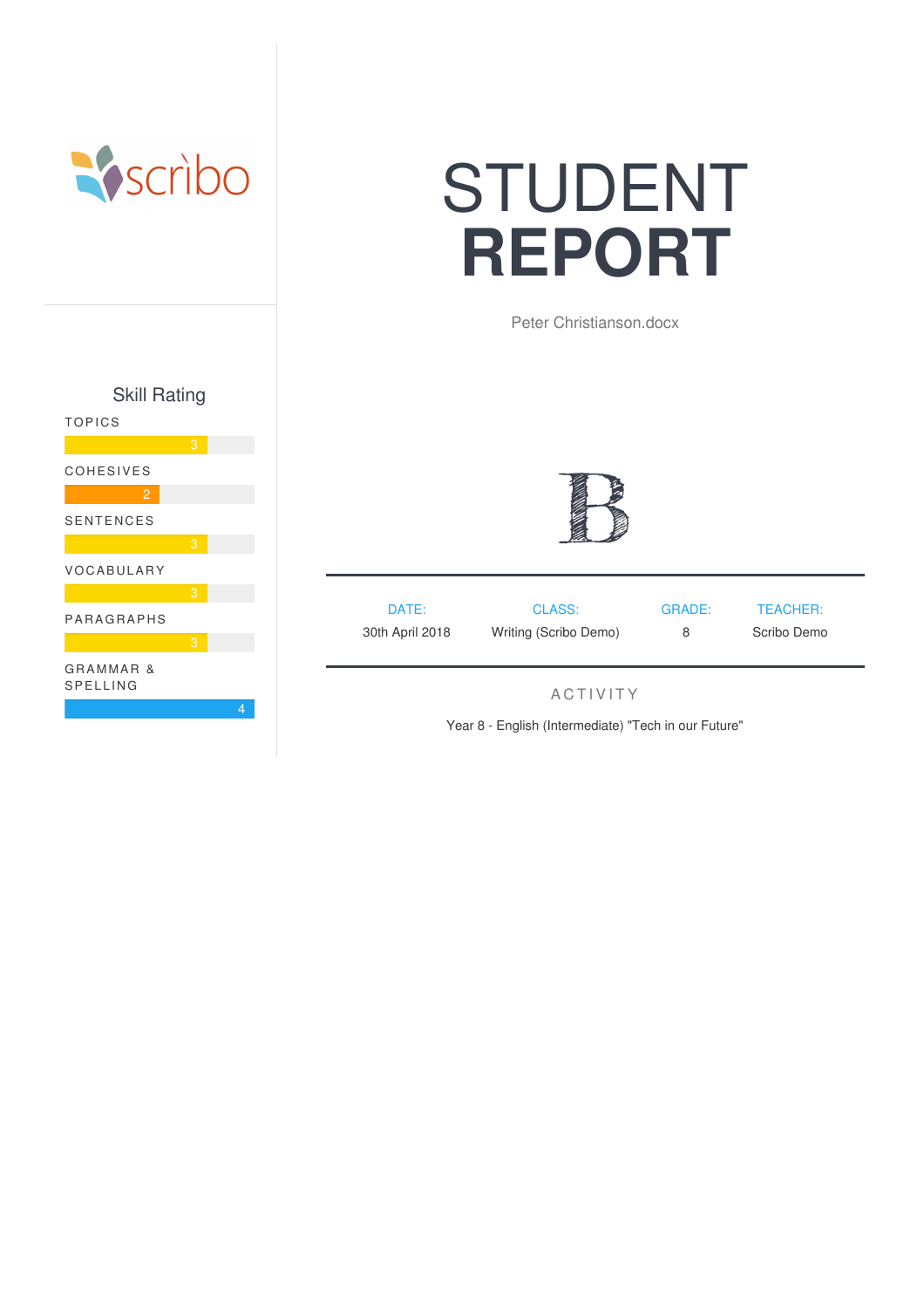## Specific Feedback

#### **Vocabulary**

Great first sentence and nice stretching your vocabulary.

#### 2 Vocabulary

Because you write so well you can now focus your attention I'm avoiding repetition you use the words range and rapidly a couple of times within 2 sentences

#### 4 Vocabulary

Really nice vocabulary

#### 3 Cohesives

Using numeric signposts for your paragraphs is a good way for developing writers to structure their writing, but your writing is more sophisticated and you can think of new ways and cohesive words to lead in with your topics.

#### 7 Cohesives

Again you have finished with an argument against your main point of the paragraph . Consider using this at the beginning with a concession like "even though" or "although."

#### <sup>8</sup> Cohesives

This is a good recapping of your main points

#### 5 Topics

These are good points, but do you want to undermine your main argument of the paragraph at the conclusion of it?

#### 6 Grammar & Spelling

If you proofread by reading aloud, you're likely to pick up mistakes like this extra use of "on."

### Your Response

**1** Recently, technological advances have accelerated faster than ever, resulting in the proliferation of myriads of devices and gadgets. Their use ranges from industrial to domestic and more than ever, we find ourselves dependent on technology to fulfil a part in both our lifestyle and careers. They ra<sup>2</sup> nge from the rapidly evolving mobile phones, television screens, transport vehicles, gaming consoles, to satellites, farming machinery and cochlear implants. However, the use of rapidly evolving and sophisticated technology is not without its dangers. What Australia needs to create a better future is easier access to cutting edge technology but with better security and equality to access. We also need to ensure that we invest in research and technology to ensure that our industries stay competitive in order to maintain our global economic position.

Fi<sup>O</sup> rstly, technology has the potential to revolutionized our education, but let's face it, technology is expensive. I-pads costs about five hundred dollars, and some families simply cannot afford it. However, this device allows students to access large volumes of information on virtually every topic at their fingertips. It neg **4** ates the need to visit libraries to access study material. It also means that people from remote areas can access the same information without leaving town. Lessons can also be conducted through Skype. Making these devices available to all Australian students is a step towards ensuring equality in education, evening up the playing field for students in remote locations and those from socially disadvantaged backgrounds. **5** However, it can serve as a distraction for kids. are faced with the onerous task of monitoring their use both at home and in classrooms. Students can be engrossed in games and thus neglect their studies. Parents and schools

Secondly, our economy relies o**G**<sub>n</sub> heavily on our primary and tertiary industries. The former includes farming and extraction of raw materials whilst the latter includes education, banking tourism sectors and retail sectors. We need to invest in research and innovation to maximise efficiency in jobs related to these industries. Employing more efficient machinery will boost productivity in our primary industry, while user friendly webpages and reliable security will entice consumers to purchase from our stores. Employing cutting edge technology will entice more international students to study in our schools and universities bringing more income into our country. This will make these industries more competitive which in turn creates more jobs for our economy. **7** The downside is that technology will also make certain jobs redundant but more jobs will be created as our technology evolves and people are required to service and manufacture new products.

Thirdly, technology plays a vital role in our health system. Technological advance has led to improved life expectancy, and decreased morbidity and mortality for many medical conditions. People with disabilities can gain more independence. Better imaging devices and diagnostic techniques can detect diseases earlier and better treatment improves morbidity and mortality. However this comes at a cost of an aging population which puts a huge strain on our health budget. On the other hand, the proportion of tax payers in our society will decline. The government will have to come up with plans to deal with this looming social issue.

**8** In conclusion, there are ample opportunities for us to tap into technological advancement to create the best future for Australia. I-pads have played a pivotal role in our educational system. Investing in research and development will ensure that we have cutting edge technology to improve productivity and healthcare but we need to implement strategies to mitigate some of the disadvantages technology also poses with it use.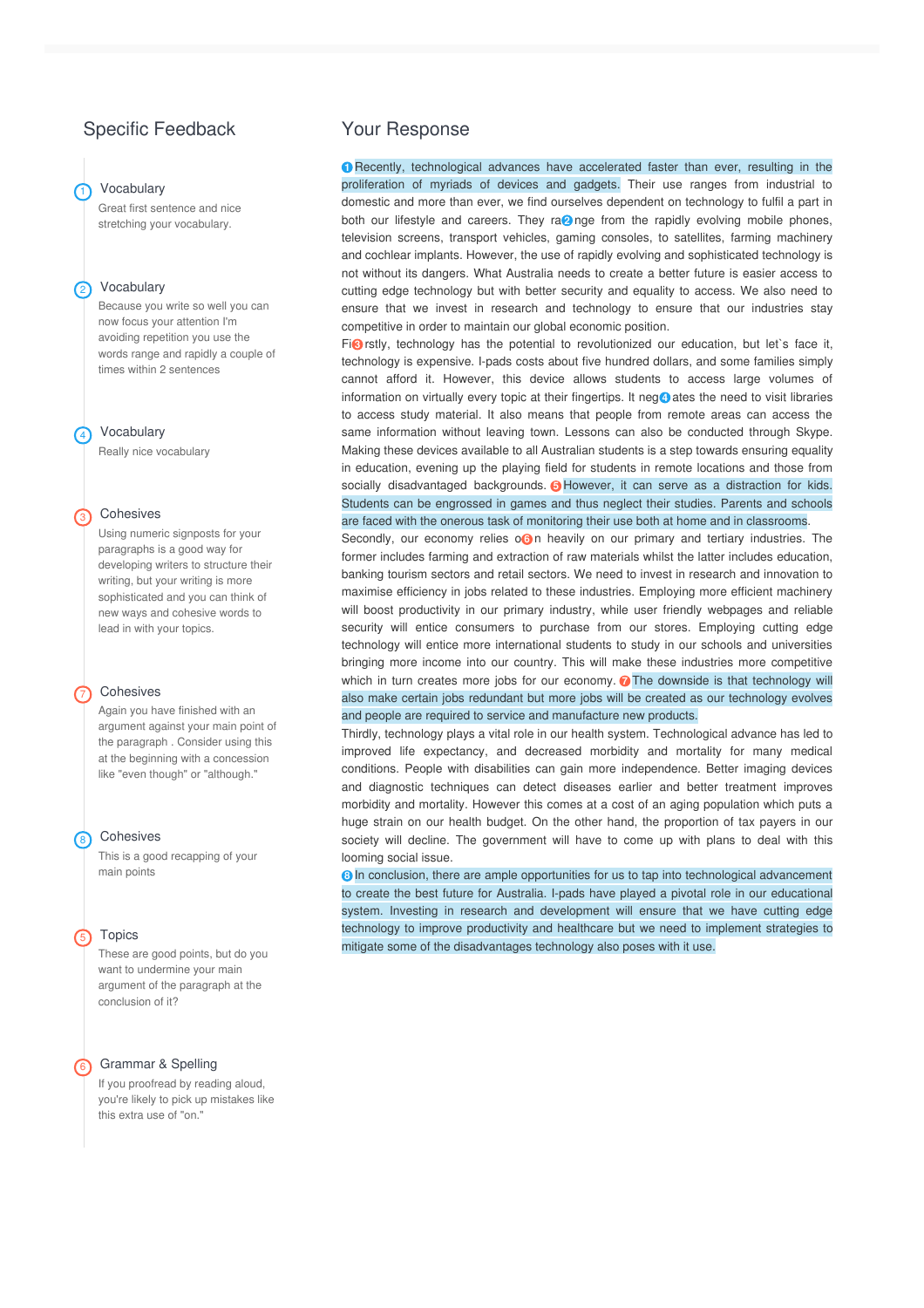# Overall Feedback

# $\overline{\mathbb{O}}$  Topics

When you're using examples as evidence try to be specific

## Grammar Feedback

| TYPE        | <b>RESPONSE</b>                                                                                                                                                                                                                                            |  |
|-------------|------------------------------------------------------------------------------------------------------------------------------------------------------------------------------------------------------------------------------------------------------------|--|
| Punctuation | What Australia needs to create a better future is easier access to<br>cutting edge technology but with better security and equality to<br>access.<br>Feedback: Possible missing hyphen<br>Suggestion: cutting-edge                                         |  |
|             | Employing more efficient machinery will boost productivity in our<br>primary <i>industry</i> , while user friendly webpages and reliable<br>security will entice consumers to purchase from our stores.                                                    |  |
|             | Feedback: Unnecessary comma before a subordinate conjunction.<br>Suggestion: industry                                                                                                                                                                      |  |
|             | Technological advance has led to improved life expectancy, and<br>decreased morbidity and mortality for many medical conditions.                                                                                                                           |  |
|             | Feedback: It appears that you have an unnecessary comma<br>in a compound predicate. Consider removing it.<br>Suggestion: expectancy                                                                                                                        |  |
| General     | Firstly, technology has the potential to revolutionized our<br>education, but let's face it, technology is expensive.                                                                                                                                      |  |
|             | Feedback: Possible verb error<br>Suggestion: revolutionize                                                                                                                                                                                                 |  |
|             | Firstly, technology has the potential to revolutionized our<br>education, but let's face it, technology is expensive.                                                                                                                                      |  |
|             | Feedback: Use an apostrophe instead of the backtick character<br>Suggestion: let's                                                                                                                                                                         |  |
|             | Investing in research and development will ensure that we have<br>cutting edge technology to improve productivity and healthcare but<br>we need to implement strategies to mitigate some of the<br>disadvantages technology also poses with it use.        |  |
|             | Feedback: Consider using 'some'.<br>Suggestion: some                                                                                                                                                                                                       |  |
| Determiner  | Investing in research and development will ensure that we have<br><b>cutting</b> edge technology to improve productivity and healthcare but<br>we need to implement strategies to mitigate some of the<br>disadvantages technology also poses with it use. |  |
|             | Feedback: Possible missing determiner<br>Suggestion: a cutting, the cutting                                                                                                                                                                                |  |